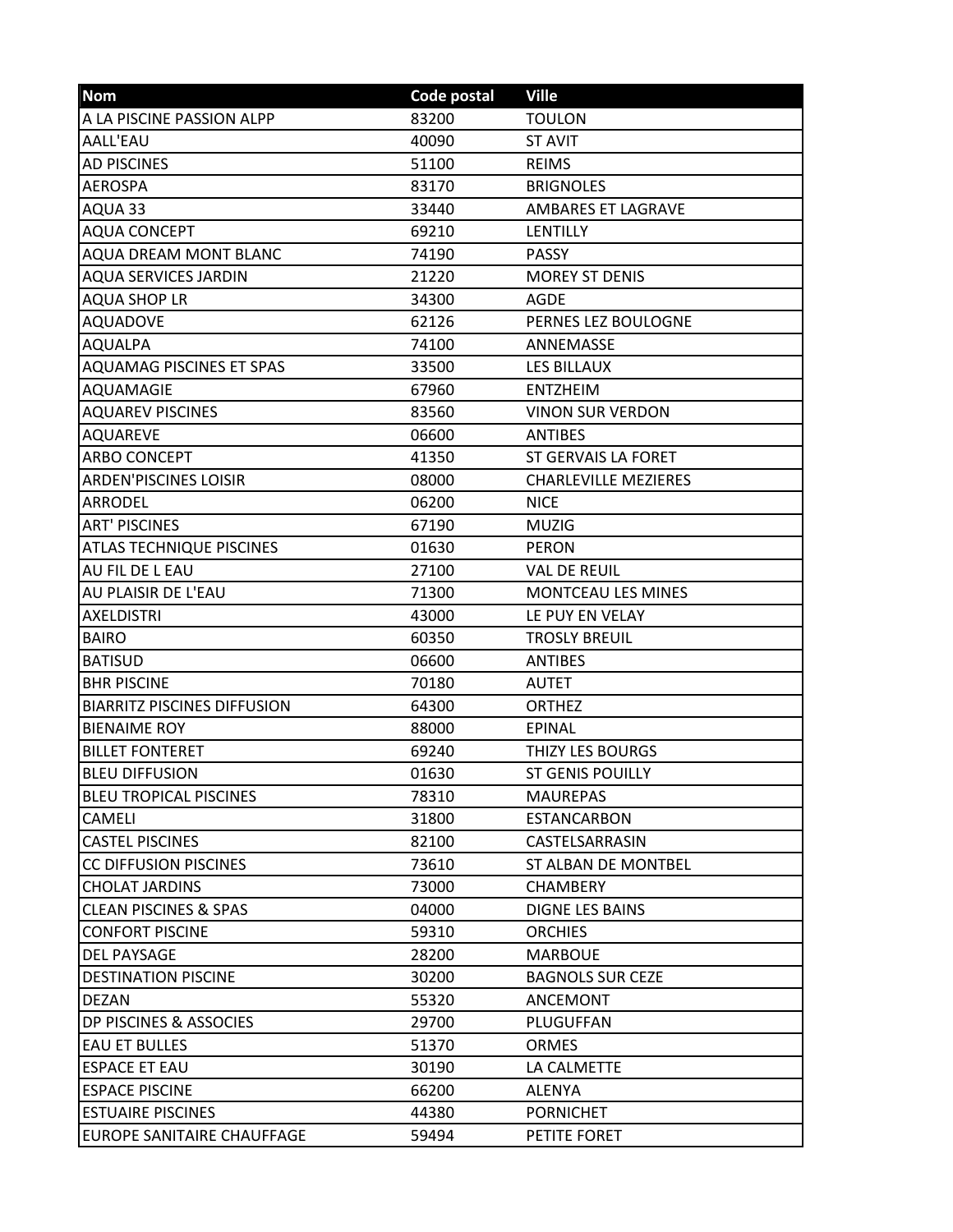| EVS                                        | 80200 | <b>PERONNE</b>           |
|--------------------------------------------|-------|--------------------------|
| <b>EXPO PISCINES CHAUFFAGE SANITAIRE 2</b> | 25480 | <b>PIREY</b>             |
| <b>FLASH PISCINE</b>                       | 72650 | LA CHAPELLE ST AUBIN     |
| <b>GARDEN ARROSAGE</b>                     | 06220 | <b>VALLAURIS</b>         |
| <b>GREEN GARDENS</b>                       | 85330 | NOIRMOUTIER EN LILE      |
| <b>GREENBLUE</b>                           | 13330 | PELISSANNE               |
| <b>HARMONIE PISCINES</b>                   | 11300 | <b>LIMOUX</b>            |
| <b>HORIZON PISCINE</b>                     | 77410 | <b>CLAYE SOUILLY</b>     |
| <b>HYDRO POOL CONCEPT</b>                  | 30200 | <b>BAGNOLS SUR CEZE</b>  |
| <b>IDEAL PISCINE ET SPA</b>                | 56000 | <b>VANNES</b>            |
| <b>INTER PISCINE</b>                       | 84800 | L ISLE SUR LA SORGUE     |
| <b>IRRI 66</b>                             | 66270 | LE SOLER                 |
| JP PISCINES 57                             | 57200 | SARREGUEMINES            |
| <b>KLEA CONCEPTION</b>                     | 64200 | <b>BIARRITZ</b>          |
| <b>K'LOISIR PISCINES</b>                   | 69400 | <b>LIMAS</b>             |
| <b>LATOURNERIE</b>                         | 11000 | CARCASSONNE              |
| LES PISCINES DU FAUBOURG                   | 49300 | <b>CHOLET</b>            |
| <b>LIGATO DISTRIBUTION</b>                 | 83440 | <b>CALLIAN</b>           |
| LOISIRS CONSTRUCTION PISCINE               | 72100 | LE MANS                  |
| <b>LOISIRS PLUS SAS</b>                    | 77000 | LA ROCHETTE              |
| <b>LORRAINE PISCINES</b>                   | 57155 | <b>MARLY</b>             |
| <b>MAEL EAUX</b>                           | 25770 | <b>FRANOIS</b>           |
| <b>MAGI'PISCINES</b>                       | 36000 | CHATEAUROUX              |
| <b>MECHRI DISTRIBUTION</b>                 | 40180 | <b>NAROSSE</b>           |
| <b>IMEDIANET</b>                           | 26100 | <b>ROMANS SUR ISERE</b>  |
| MEURSAULT RENOVATION CONSTRUCTION          | 71640 | MELLECEY                 |
| <b>MF PISCINES</b>                         | 21300 | <b>CHENOVE</b>           |
| <b>ML PISCINES</b>                         | 21110 | <b>BRETENIERE</b>        |
| <b>MMPI SERVICES</b>                       | 13308 | MARSEILLE CEDEX 14       |
| <b>MONTACEL ETS</b>                        | 34130 | <b>MAUGUIO</b>           |
| <b>MUNOZ DISTRIBUTION</b>                  | 66000 | PERPIGNAN                |
| <b>NEW SLED</b>                            | 54270 | <b>ESSEY LES NANCY</b>   |
| Ô PALINES                                  | 13300 | <b>SALON DE PROVENCE</b> |
| PACIFIC REVETEMENTS                        | 69680 | CHASSIEU                 |
| PASSION 2 L EAU                            | 38450 | <b>VIF</b>               |
| PHAR EAUX DAL GOBBO                        | 39140 | LARNAUD                  |
| PISCINE DEPOT                              | 30700 | <b>UZES</b>              |
| <b>PISCINE DIRECTE</b>                     | 26700 | PIERRELATTE              |
| PISCINE ESPACES VERTS                      | 07300 | <b>TOURNON SUR RHONE</b> |
| PISCINE ET CREATION                        | 59850 | <b>NIEPPE</b>            |
| PISCINE EVOLUTION                          | 35400 | <b>ST MALO</b>           |
| PISCINE MAINTENANCE                        | 83270 | ST CYR SUR MER           |
| PISCINES & EAUX                            | 01360 | <b>BALAN</b>             |
| PISCINES 70                                | 70100 | <b>GRAY</b>              |
| PISCINES ES & SPAS                         | 67118 | <b>GEISPOLSHEIM</b>      |
| PISCINES ET SPAS 29                        | 29860 | <b>BOURG BLANC</b>       |
| PROVENCE CHIMIE CONDITIONNEMENT            | 83260 | LA CRAU                  |